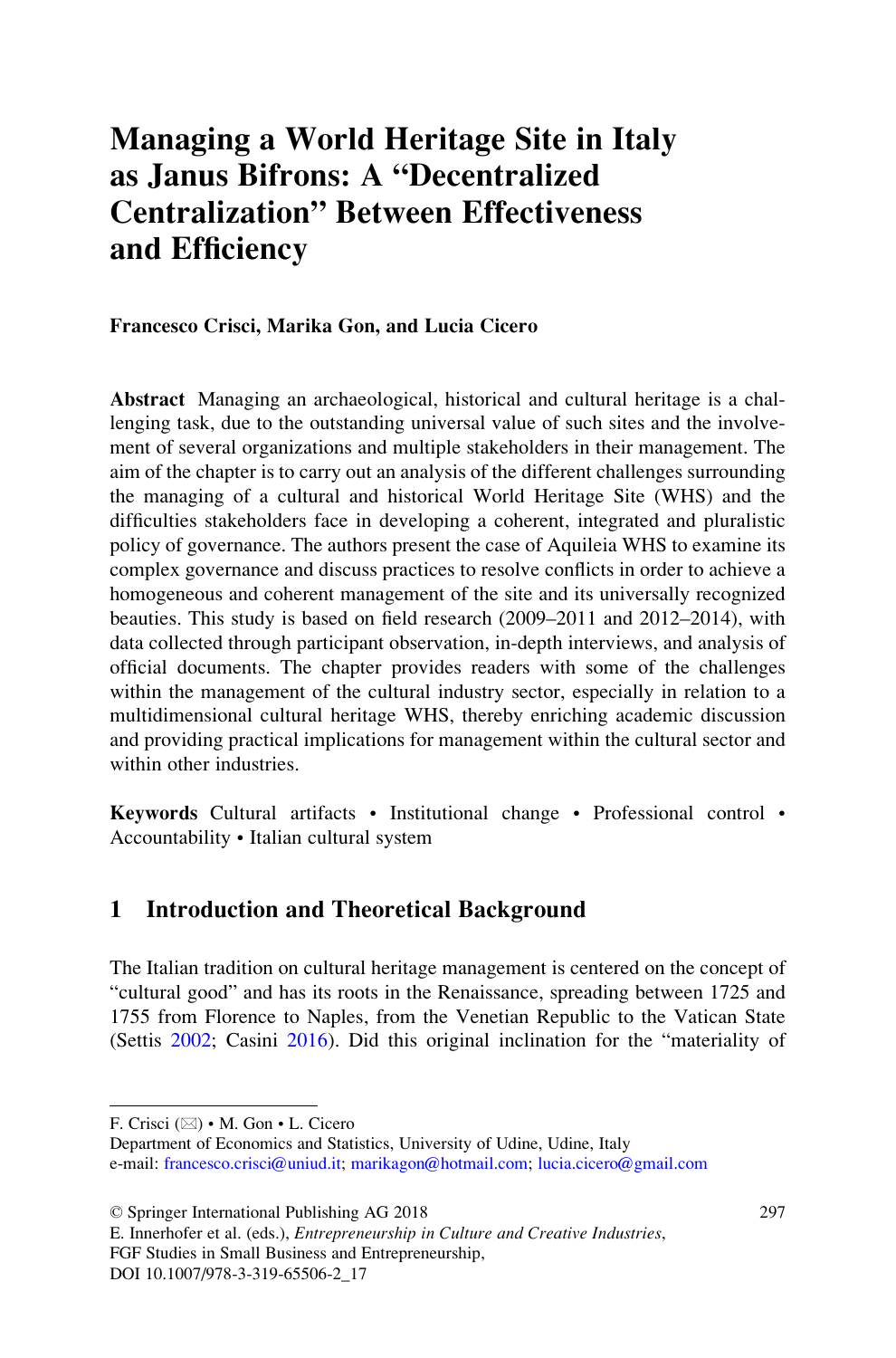things" produce a public regulatory system, institutional regulations and professional standards related to modern organizational forms and consistent management models?

Within archaeological studies, Olsen [\(2013](#page-13-1)) points out: "how systems of ideas and the exercise of regulatory power can never become effective without a material disciplinary and normalizing technology that ontologizes and fixes the desired categories and norms  $[\hat{a} \text{ } la \text{ Foucault}]$ " (p. 46; for a discussion: Miller and Rose [2008\)](#page-13-2). This chapter investigates the difficulties stakeholders face in developing a coherent, integrated and pluralistic governance within a cultural and historical World Heritage Site (WHS).

The purpose of this work is to contribute to the literature on cultural heritage management through a "critical perspective" (Alvesson et al. [2009\)](#page-12-1), introducing "a family of orientations that take orderly materially mediated doing and saying ('practices') and their aggregations as central for the understanding of organizational and social phenomena" (p. 110; Nicolini and Monteiro [2016](#page-13-3)).

"Practice-based theories" (Gherardi [2012](#page-13-4); Nicolini [2012\)](#page-13-5), the research strategy of the Actor-Network Theory (ANT, Latour [2005\)](#page-13-6), allows us to consider the "archaeological objects" (Olsen [2013](#page-13-1)): (1) in terms of relational materialism: elements (i.e., archaeological sites, museum collections, historic monuments) whose features become visible through the relations in which they are located; and (2) in their performative dimension (of "social ordering" and "social organizing:" Czarniawska [1997;](#page-12-2) Callon [1998\)](#page-12-3). These relations fuel collaboration between subjects, professions, traditions, tools, and people, making it possible to observe the creation of "socialized practices" rather than having to investigate the adoption of management models and standardized organizational forms (Nicolini et al. [2012;](#page-13-7) Carlile et al. [2013\)](#page-12-4).

Within this theoretical framework, the study was able to problematize some common dimensions of analysis at the international level (i.e., in China, Italy, Turkey, Perù: see Zan et al. [2015\)](#page-13-8), which are often neglected in the studies of cultural heritage management (Bonini Baraldi [2007](#page-12-5)), including the following:

- 1. cultural organizations (outside the Anglo-American common law tradition) are linked to the processes of transformation of the public sector they belong to (Zan [2006;](#page-13-9) Zan et al. [2015](#page-13-8));
- 2. institutional change/innovation can be traced back to the rhetoric of "reforms," "transparency" and "accountability" typical of the New Public Management (Zan [2006](#page-13-9); Chapman et al. [2012\)](#page-12-6);
- 3. transformation processes should have effects on the functioning of business models and organizational designs at a micro level (Miller and Power [2013](#page-13-10));
- 4. management tools should be built, understood and "practiced" in a conscious way within their contexts of use (Miller and Rose [2008](#page-13-2); Zan et al. [2015\)](#page-13-8).

The case study is based on the conceptualization of "cross-disciplinary collaboration" proposed by Nicolini et al. ([2012](#page-13-7)), combining the role of "archaeological objects" with the organizational evolution and operational dynamics of a UNESCO site in Italy. Inspired by the works of Zan et al. [\(2015](#page-13-8)), we propose a combination of management processes and tools with two organizational dimensions: "professional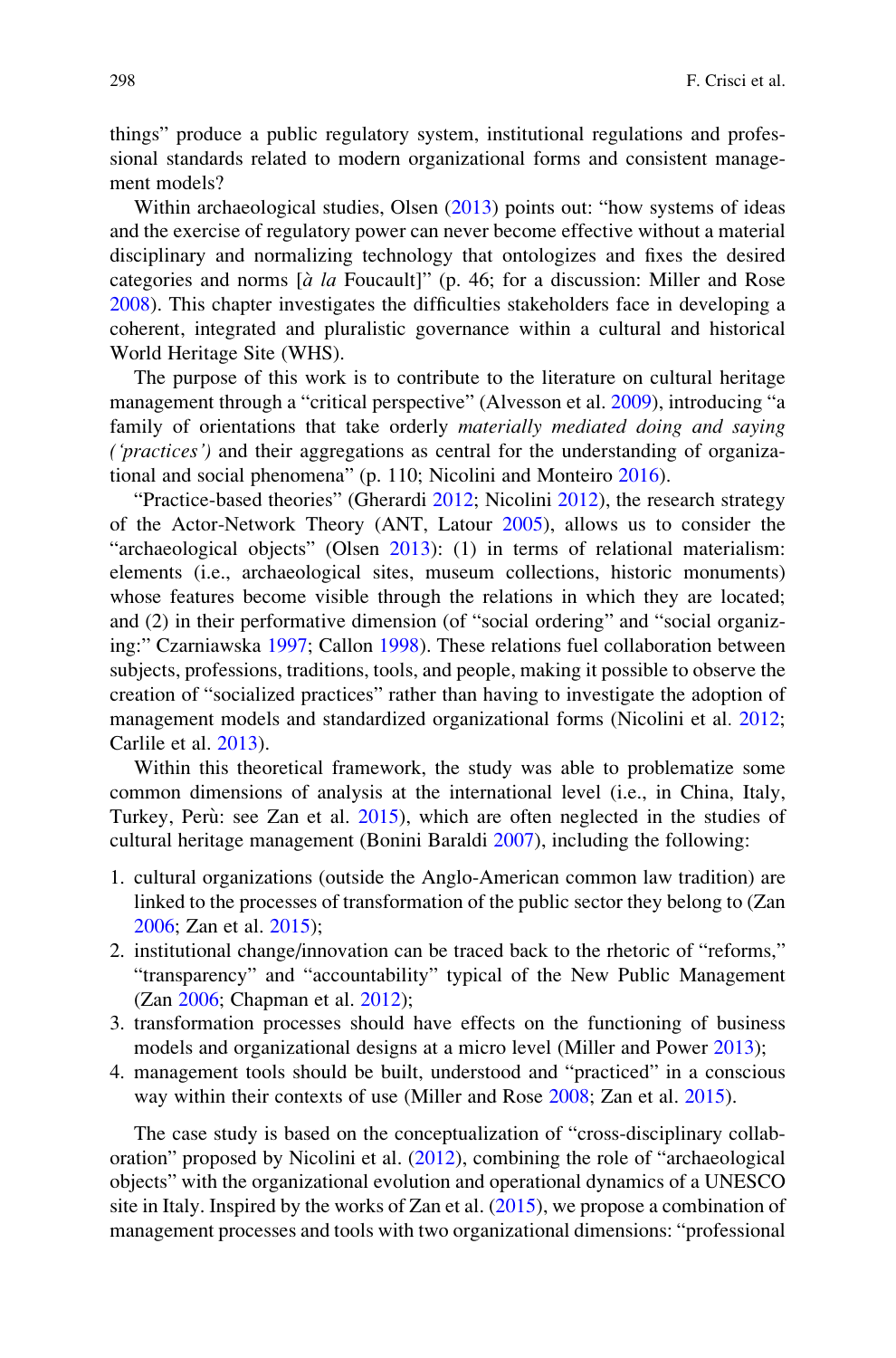control" and "administrative fragmentation" (Bonini Baraldi [2007](#page-12-5)). This allows us to understand the complexity of introducing discourse about managing: (1) cultural organizations always struggling due to institutional change; and (2) a cultural heritage management system where such changes are simply "not managed." The absence of organizational design and management control at the micro level also feeds "institutional contradictions" (Seo and Creed [2002\)](#page-13-11).

#### 2 Research Context

## 2.1 Public Reforms and Italian Cultural Heritage System: From 1939 to 2007

According to the Italian system, cultural assets are legal constructs, recognized and regulated by a specific set of public laws. The preservation of cultural heritage is inscribed in the Italian Constitution as a duty of the State (Casini [2016](#page-12-0)) and since both public and private cultural goods are of public interest, they are subject to public law and control. From 1939 till 1998, the most important aim of the Italian legislation was the preservation of cultural heritage (Law 1089/1939). A top-down and centralized organizational model characterized the Italian cultural heritage tradition, with a key role played by the Ministry for Heritage and Cultural Activities and its peripheral local departments (Superintendence). Within the public reforms of the 1990s, for the first time, the functions of management and enhancement were separated from the preservation of cultural heritage (Decree 112/1998). A shift toward a more decentralized system of cultural heritage took place, inspired by Anglo-Saxon practices and international tradition (UNESCO). The outsourcing of specific activities towards foundations or institutions increased the role of the private sector. Competences were redistributed between State and Local Authorities in a process of devolution, while the local branches of the Ministry adopted made use of more managerial tools and increased privatization. The Code of Cultural and Landscape Heritage (Decrees 42/2004 and 156/2006) implemented the changes mentioned above, differentiating protection and conservation from enhancement, management and enjoyment and formalizing the involvement of new actors in several activities.

The efforts and results of the public reforms fragmented resources among centralized and peripheral actors and increased the number of bureaucratic requirements. According to relevant literature, the Italian cultural heritage system has been characterized by a "general confusion over distribution of competences" and a "significant [...] fragmentation of unity among professionals" involved in cultural heritage (p. 111; Zan [2006\)](#page-13-9).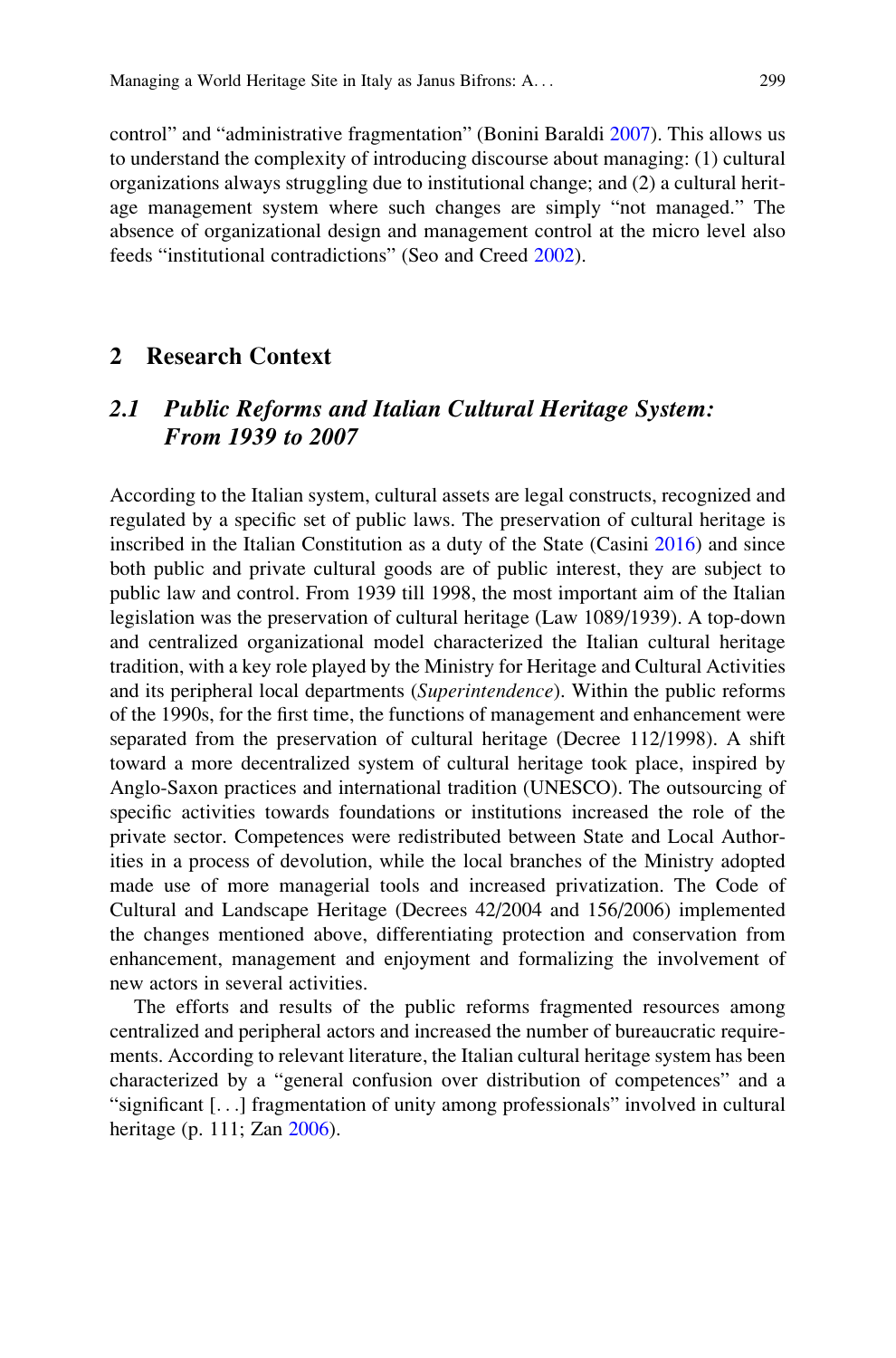# 2.2 The Archaeological and Historical Site of Aquileia: An Institutional History and Three Steps Towards Its Current Story—1988, 1998, 2008

Aquileia, located in the northeastern part of Italy, is a reckoned archaeological site declared a WHS in 1998. Aquileia is the largest and most complete example of an Early Roman City in the Mediterranean world; most of the site lies intact and unexcavated beneath the ground ( $MPC$ , AV, APU, FA  $#02$ , see infra Table 2).

The Aquileia archaeological site is the result of a long-lasting process that has continuously redefined itself between preservation, conservation, enhancement and promotion of the vast territory over the past two centuries. The stewardship of the Aquileia site overlaps with the Italian cultural heritage tradition and has developed with the help of key professional actors, universities, and research centers. Problems surrounding its maintenance have been described in relation to the complex distribution of competencies and resources between the centralized organizational model and the fragmented public administrations involved.

With the aim of providing insights into managing complex heritage sites, we will focus on the period from 1988 to 2008. Today, the archaeological site is internally divided and managed by several organizations (Table [1\)](#page-4-0), all of which claimed partial control of management at different times, with specific institutional belongings and diverse aims.

The multiple governance in Aquileia is partially the result of cultural heritage reforms. Three specific moments in Aquileia's recent past stand out as particularly important in this context. The first period can be identified around the year 1988, during a period of institutional stability; in this year, the law for Aquileia (L.R. FVG 47/1988) and the Archaeological Park project were implemented. The inscription of the site in the UNESCO World Heritage List in 1998 marks the second phase. For the first time, an "outside" player took part in the management of the Aquileia archaeological site, calling for the protection of assets, stronger managerial implementations, and public access to the site. The third and last phase is characterized by the settlement of the Fondazione Aquileia (FA) in 2008; the FA represented a new internal actor entering the governance of the site with promotional aims, according to the public reforms.

#### 3 Methodology

This work is an interpretive case study (Marcus and Fischer [1999](#page-13-12); Alvesson and Sköldberg [2009](#page-12-7)). The approach led us to collect different types of data and materials from different sources, including (Table [2\)](#page-5-0): (a) archives, documents within both the scientific and the popular press, and local newspapers; and (b) interviews and observations.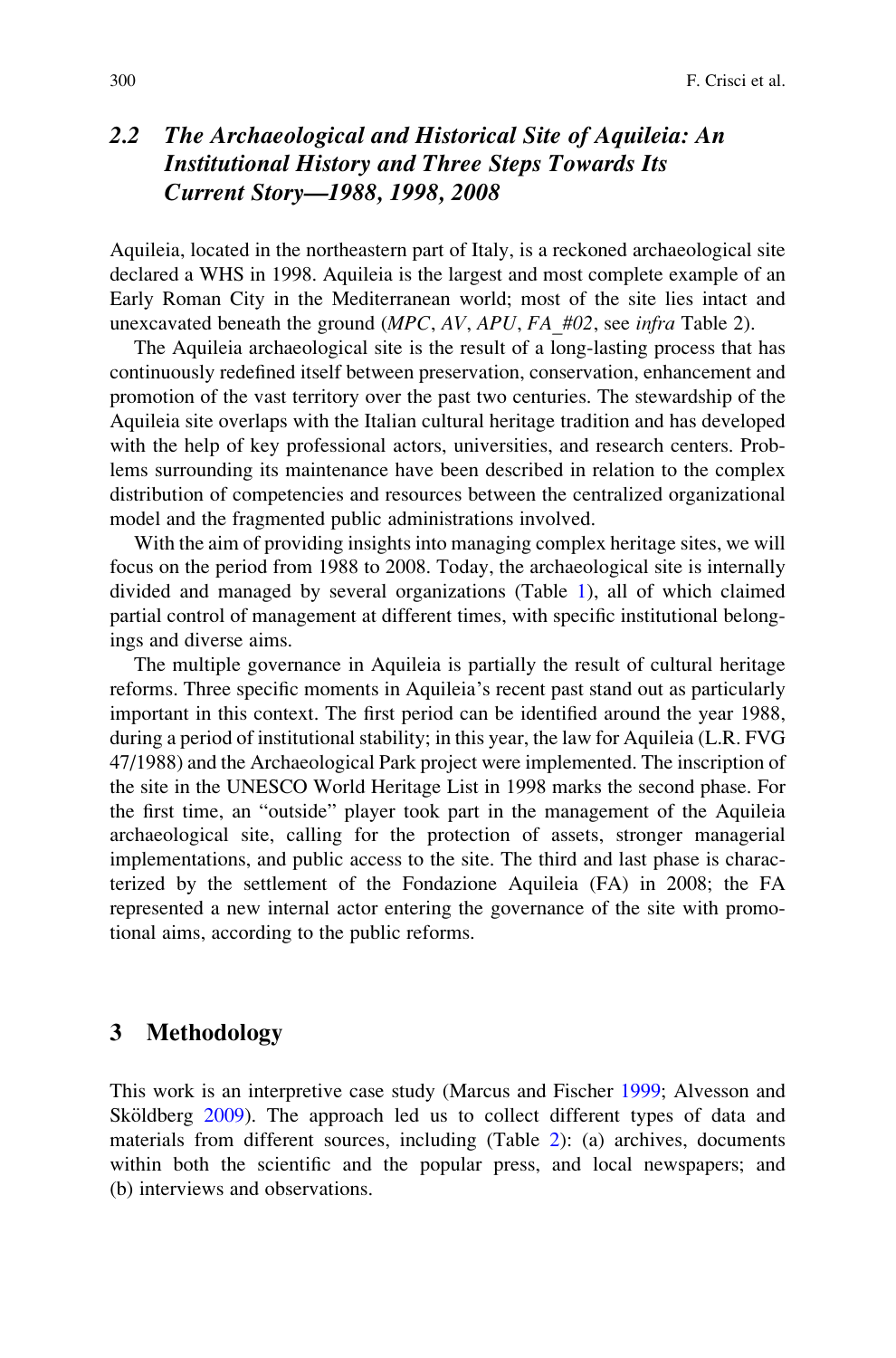| Actors                                          |               | <b>Activities</b>                                                  | Cultural artifacts                                                               |
|-------------------------------------------------|---------------|--------------------------------------------------------------------|----------------------------------------------------------------------------------|
| • Italian Ministry for                          |               | • Preservation                                                     | • National museums                                                               |
| Heritage and Cultural                           |               | • Regulation (of uses of                                           | • Archaeological sites                                                           |
| Activities (MiBAC)                              |               | historical finds; inscrip-<br>tion of art works/<br>architectures) | • Historical buildings                                                           |
| • Archaeological Super-                         | Since<br>2002 | • Preservation                                                     | • National museums                                                               |
| intendence of Friuli                            |               | • Conservation                                                     | • Archaeological sites                                                           |
| Venezia Giulia Region<br>(SBA FVG)              |               | • Research                                                         | • Historical buildings                                                           |
|                                                 |               | • Museum presentation                                              | • Exhibitions                                                                    |
| • SoCoBa (Society for                           | Since<br>1906 | • Preservation                                                     | • Episcopal Basilica                                                             |
| Conservation of Aquileia<br>Episcopal Basilica) |               | • Conservation                                                     | • Baptistery and "South Hall"                                                    |
| • National Association for                      | Since<br>1929 | • Conservation                                                     | • Archaeological sites                                                           |
| Aquileia (ANA)                                  |               | • Research                                                         | • Exhibitions                                                                    |
|                                                 |               | · Archaeological<br>excavation                                     | · Research (i.e.: Aquileia<br>Nostra, scientific journal;<br>annual conferences) |
| • UNESCO                                        | Since<br>1998 | • Preservation                                                     | • Archaeological site                                                            |
|                                                 |               |                                                                    | • Episcopal Basilica                                                             |
| • Fondazione Aquileia                           | Since<br>2008 | • Conservation                                                     | • Archaeological site                                                            |
| (FA)                                            |               | • Archaeological<br>excavation                                     | • Exhibitions                                                                    |
| • University/Research                           |               | • Archaeological                                                   | • examples: "ex-Cossar, pri-                                                     |
| Centres                                         |               | excavation                                                         | vate domus", University of                                                       |
|                                                 |               | • Research                                                         | Padua); "Great public build-<br>ings" (University of Udine)                      |

<span id="page-4-0"></span>Table 1 Actors, activities, and cultural artifacts

Source: authors' elaboration

Data Sources Scientific research on Aquileia allowed us to recompose the archaeological history and excavations of the site (since 1720). The documents from local administrations, MiBAC, SBA FVG, FA and UNESCO (Table [1](#page-4-0)) allowed for the reconstruction of the decision-making processes and organizational logics (Czarniawska [1997\)](#page-12-2) of scientific projects and the latest conservation and enhancement interventions since the 1960s. Press reviews from local newspapers were used to contextualize and problematize the main events and prepare the fieldwork.

The ethnographic part of the research (Garfinkel [1967;](#page-12-8) Van Maanen [1988](#page-13-13)) directly involved one of the authors in the approval of the regional law on the creation of the FA (2006–2008), the establishment of the FA, and in the workgroups established to compile the WHS Master Plan (2009–2012). The parties involved in the drafting of the various planning documents were interviewed to identify underlying organizational goals and managerial practices in action.

Data Analysis By comparing the institutional history of the Aquileia archaeological site and the evolution of the Italian reforms on the cultural heritage management system, we defined the organizational boundary of the phenomenon (i.e., the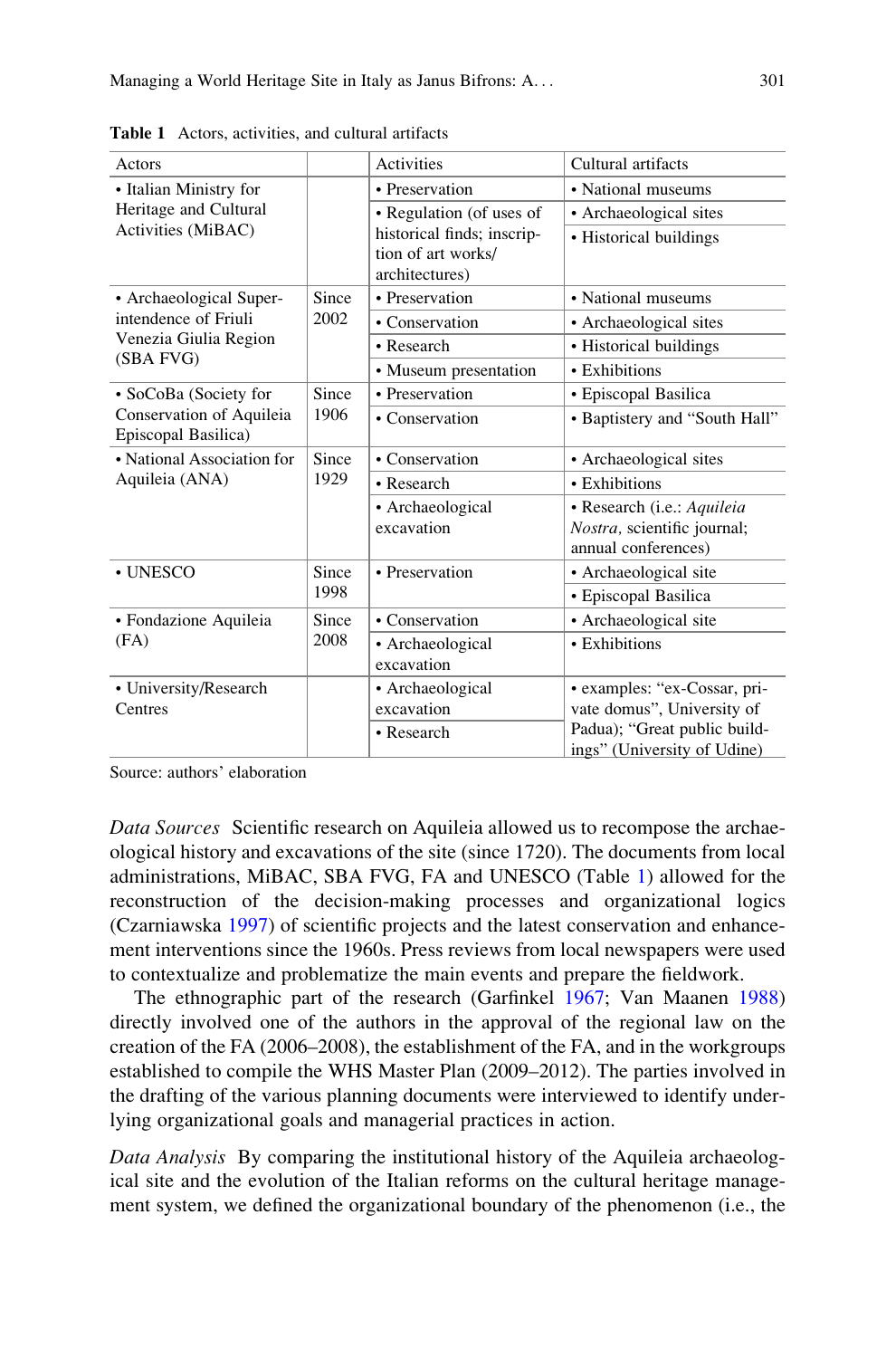| Primary sources      |                                                                                                                                                                                                                                                      |  |  |  |
|----------------------|------------------------------------------------------------------------------------------------------------------------------------------------------------------------------------------------------------------------------------------------------|--|--|--|
| MPC                  | Ghedini, F., Bueno, M. & Novello, M. (eds.) (2009). Moenibus et portu<br>celeberrima. Aquileia: storia di una città. Istituto Poligrafico e Zecca dello Stato                                                                                        |  |  |  |
| AV                   | Forlati Tamaro, B., Bertacchi, L., Beschi L., Calvi, M.C., Bosio, L., Rosada, G. &<br>Gorini, G. (eds.) (1980). Da Aquileia a Venezia. Una mediazione tra l'Europa e<br>l'Oriente dal II secolo a.C. al VI secolo d.C. Firenze: Garzanti-Scheiwiller |  |  |  |
| APU                  | Fozzati, L. (ed.) (2010). Aquileia Patrimonio dell'Umanità. Magnus Edizioni                                                                                                                                                                          |  |  |  |
| PerAQ                | Benedetti, A. & Fozzati, L. (eds.) (2011). Per Aquileia. Realtà e programmazione<br>di una grande area archeologica. Marsilio                                                                                                                        |  |  |  |
| <b>SudHalle</b>      | Fozzati, L. (ed.) (2015). L'aula meridionale del battistero di Aquileia. Contesto,<br>scoperta, valorizzazione. Mondadori Electa                                                                                                                     |  |  |  |
| Archival data        |                                                                                                                                                                                                                                                      |  |  |  |
| $AO$ Ns-<br>year     | Aquileia Nostra: rivista dell'Associazione nazionale per Aquileia, Scientific<br>Journal, National Association for Aquileia, since 1930                                                                                                              |  |  |  |
| $FA$ <sub>-#01</sub> | Progetto Tortelli (2008). Studio di fattibilità preordinato all'elaborazione del<br>piano strategico di sviluppo culturale di Aquileia (June)                                                                                                        |  |  |  |
| FA #02               | AA.VV. (2010). Piano di valorizzazione per Aquileia. Progetto Scientifico.<br>University of Padua & SBA FVG (first drat: July; final draft: November)                                                                                                |  |  |  |
| FA #03               | AA.VV. (2010). Aquileia. Un nuovo mosaico del paesaggio. Linee guida del piano<br>strategico e di valorizzazione dei siti archeologici di Aquileia (July)                                                                                            |  |  |  |
| FA #04               | AA.VV. (2011). Piano di Comunicazione del Parco Archeologico di Aquileia.                                                                                                                                                                            |  |  |  |
| FA #05               | AA.VV. (2011). Management Plan pluriennale-WHS Aquileia. University of<br>Udine & Fondazione Aquileia (Consultation draft/Preliminary draft, June)                                                                                                   |  |  |  |
| FA #06               | Bonetto, J. & Ghiotto, A.R. (eds.) (2012). Aquileia - Fondi ex Cossar. Missione<br>Archeologica 2012. University of Padua                                                                                                                            |  |  |  |
| FA #07               | Bonetto, J. & Ghiotto, A.R. (eds.) (2013). Aquileia - Fondi ex Cossar. Missione<br>Archeologica 2013. University of Padua                                                                                                                            |  |  |  |
| MiBAC 01             | AA.VV. (2005). Progetto di definizione di un modello per la realizzazione dei<br>Piani di Gestione dei siti UNESCO (January)                                                                                                                         |  |  |  |
| MiBAC 02             | AA.VV. (2010). Individuazione linee guida per la costituzione e la gestione dei<br>parchi archeologici (Relazione Gruppo di lavoro MiBAC)                                                                                                            |  |  |  |
| MiBAC 03             | AA.VV. (2010). Piano di comunicazione - Direzione Generale per la<br>Valorizzazione del Patrimonio Culturale (Comunicazione e Promozione del<br>Patrimonio Culturale Nazionale)                                                                      |  |  |  |
| Park #01             | AA.VV. (1993). Relazione "Piano del Parco Archeologico e Monumentale di<br>Aquileia"                                                                                                                                                                 |  |  |  |
| Park #02             | Cherici, A. (2013). Aquileia. Quadri da un Parco Archeologico. La Panarie-<br>Monografie                                                                                                                                                             |  |  |  |

#### <span id="page-5-0"></span>Table 2 Data sources

Source: authors' elaboration

current UNESCO WHS). As such, we identified sequences of "events" that resulted in continuous overlapping between individual roles, facilities and organizational tasks. Seo and Creed ([2002\)](#page-13-11) defined these dynamics as "institutional contradictions," critical episodes that, in this case, prevent the socialization of "practices" (professional values and administrative processes) around the "archaeological objects." These events focused on the years 1988, 1998 and 2008, during which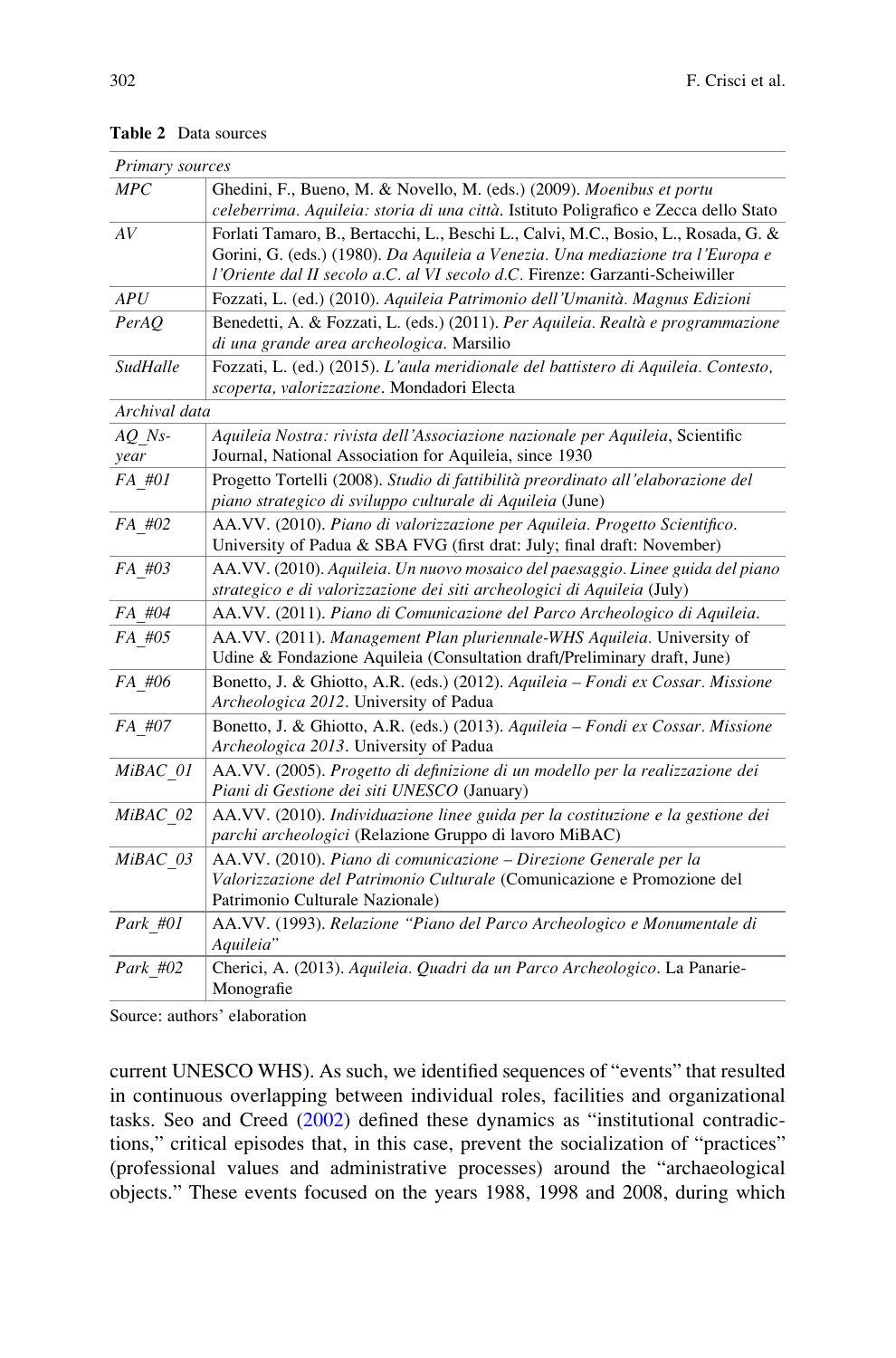problems related to the efficient planning of resources were discovered; these problems included the lack of accountability or the failure to share methods to define scientific priorities and cultural projects. The scheme proposed by Zan [\(2006](#page-13-9)) was used as an outline concerning the multi-dimensionality of the WHS management.

#### 4 Findings

#### 4.1 A Variety of Discourses: Managing the Aquileia WHS

Table [3](#page-7-0) describes the complexity of the Aquileia WHS vis-a-vis the dimensions of the problems (i.e., historical, artistic and archaeological value, users' relations, and the use of resources), according to both effectiveness and efficiency of either substantive or procedural aspects, as per Zan [\(2006](#page-13-9)).

#### 4.2 Effectiveness

Problematically, cultural heritage management poses a trade-off between efficiency and effectiveness (Zan [2006\)](#page-13-9).

Effectiveness is defined in terms of the achievement of goals with respect to the stakeholders involved. In terms of substantive aspects, new museum projects have been realized for recent excavations (i.e., South Hall of the Baptistery: SudHalle,  $FA$  #01, Table [2\)](#page-5-0) together with temporary exhibitions (e.g., pieces from the Bardo museum of Tunis and the exhibition "Lions and Bulls from Ancient Persia"). At present, the modus operandi and management of the Aquileia WHS archaeological site and its museums, collection and excavation projects lack a long-lasting strategy grounded in scientific priorities ( $FA$  #02,  $FA$  #03,  $FA$  #04, Table [2\)](#page-5-0). The multiple actors do not have a shared management plan or a clear definition of priorities. Moreover (MPC, APU, PerAQ, Table [2](#page-5-0)), they often compete for resource distribution, and for new projects, excavations, exhibitions, and existing collections (e.g., the mosaics, glass art crafts, sculptures and reliquaries housed in the museums and in the Basilica) and findings, some of which are potentially compromised (e.g., the roman Forum and the port). Regarding relations with users, the "Archaeological Park project" declined over time with regard to its relations with users, as did the level of services (e.g., joint ticket, bookshops) and the cooperation with the regional DMO for cultural tourism development (*Park #01, Park #02,* Table [2\)](#page-5-0). No audience segmentation, analysis of the demand and limited attention to didactics affect the evaluation of the efficacy on the Aquileia WHS. The absence of reporting and self-evaluation of procedural aspects is remarked within the implementation of museum standards (FA #05, Table [2\)](#page-5-0).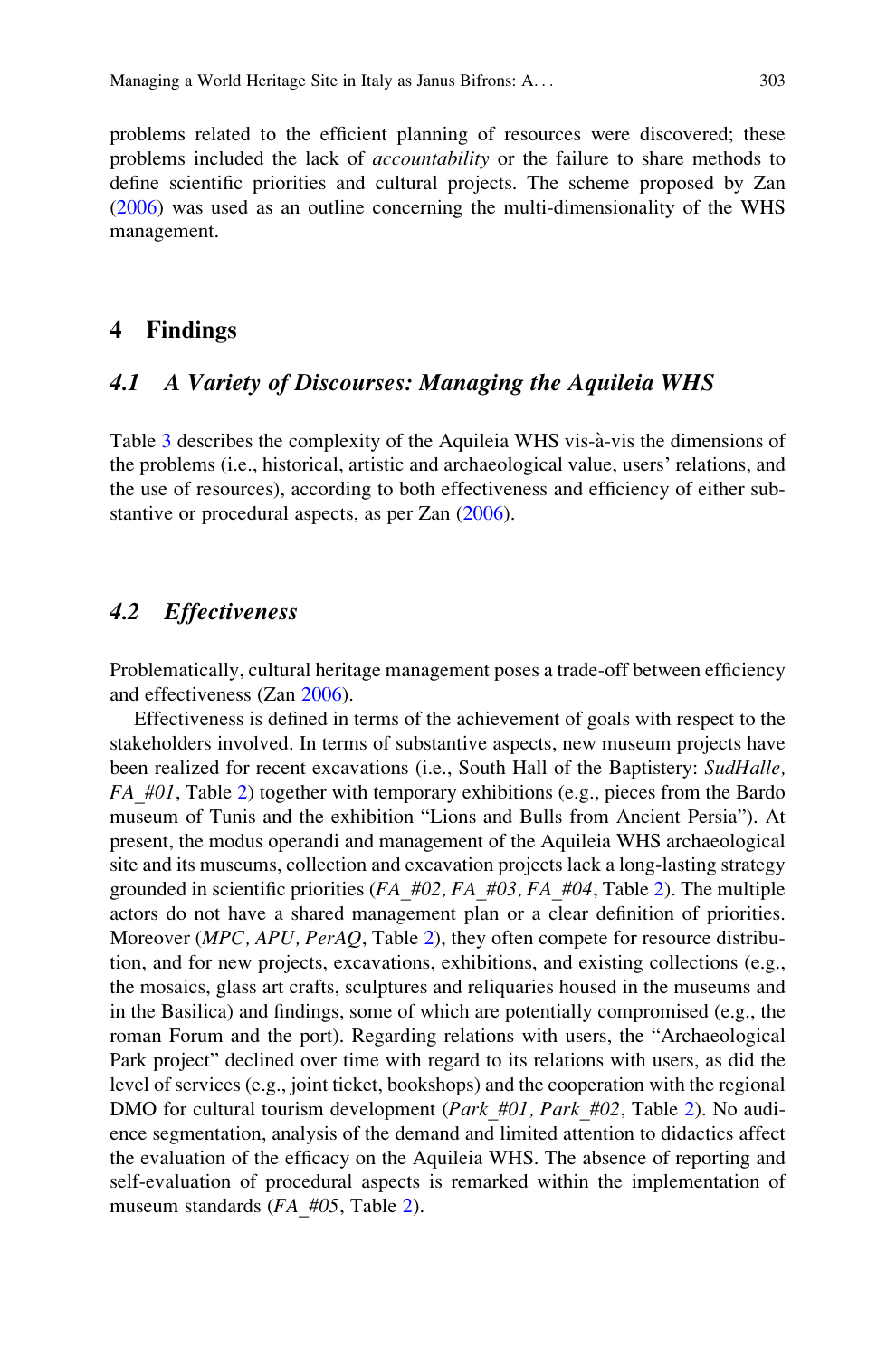|                                      | <b>EFFECTIVENESS</b>                                                                                                                                                                                                                                                                                                                                          |                                                                                                                                                                                                                                                                                                                                                                                                                                    | <b>EFFICIENCY</b>                                                                                                                                                                                                                                                                                                                                                                                                                                                                                                                                  |  |
|--------------------------------------|---------------------------------------------------------------------------------------------------------------------------------------------------------------------------------------------------------------------------------------------------------------------------------------------------------------------------------------------------------------|------------------------------------------------------------------------------------------------------------------------------------------------------------------------------------------------------------------------------------------------------------------------------------------------------------------------------------------------------------------------------------------------------------------------------------|----------------------------------------------------------------------------------------------------------------------------------------------------------------------------------------------------------------------------------------------------------------------------------------------------------------------------------------------------------------------------------------------------------------------------------------------------------------------------------------------------------------------------------------------------|--|
|                                      | Historical-Aesthetic value<br>(BACK OFFICE)                                                                                                                                                                                                                                                                                                                   | Relation with users<br>(DEMAND-SIDE)                                                                                                                                                                                                                                                                                                                                                                                               | Acquisition and use of resources<br>(SUPPLY-SIDE)                                                                                                                                                                                                                                                                                                                                                                                                                                                                                                  |  |
| <b>SUBSTANTIVE</b><br><b>ASPECTS</b> | Sites/Buildings/<br>Monuments:<br>"The Great Aquileia"<br>Project: no "Museum of<br>the City"<br>- The "South Hall of the<br>Baptistery" Project<br>Escavations/<br>Archaeological Sites:<br>escavation "ex-Cossar"<br>Area<br>escavation "Great Public<br>Buildings"<br>- Archaeological/Historical<br>Research without a<br>Scientific Plan<br>Collections: | - no audience segmentation<br>community; general<br>audience);<br>- partial attention to<br>Didactics (young people,<br>school)<br>- New Exhibitions relatively<br>attractive<br>- Long-term decline in the<br>level of service (no<br>"Archaeological Park")<br>- Level of service in the<br>National Museums will soon<br>be overcome (Programs of<br>investments and museology<br>exposition evolution for<br>National Museums) | - No Master Plan WHS UNESCO<br>(Scientific Community; Local - extraordinary founding as routine;<br>- lack of internal human resources (in terms of type and<br>higher professional positions) (FA, SBA)<br>- Strong turning towards externalization (FA)<br>- "relevance lost" and "fragmentation of work" in the<br>allocation of funds between National Museums and<br>Archaeological Sites                                                                                                                                                     |  |
| <b>PROCEDURAL</b><br><b>ASPECTS</b>  | evolution of museums'<br>collections without priority<br>- Loss opportunities<br>(systematic restoration<br>plan) for National<br>Museums (SBA)<br>- New Exhibitions without - no systematic analysis of<br>strategic coherence (FA)                                                                                                                          | - Digital/Virtual<br>Reconstruction<br>Partial improvements in the<br>characteristics of the service:<br>- joint ticket in a part of the<br>WHS area;<br>demand<br>- partial attention in the<br>added services (bookshop,<br>restaurant, merchandising)<br>- some difficulties in the                                                                                                                                             | - Selective externalization process, turning to external<br>general contractor, without managerial control (FA, SBA)<br>- Need to develop a control systems for WHS, introducing<br>the reporting in an "integrated" way between internal (FA,<br>SBA) and external systems (activities in outsourcing)<br>Organizational problems:<br>- overall design of coordination of the system of the<br>National Museums, the Archaeological Areas, Universities/<br>Research Institutes, FA and SBA;<br>- obstacles in the sizing and management of human |  |
|                                      |                                                                                                                                                                                                                                                                                                                                                               | systematic reporting of the<br>exhibition activity                                                                                                                                                                                                                                                                                                                                                                                 | resources:<br>- risk of a marginal position of professional competencies<br>in the overall National administration of Cultural Heritage<br>- impossible to define trend towards the reform of<br>institutional setting (a decentralized centralization of<br>accountability)                                                                                                                                                                                                                                                                       |  |

<span id="page-7-0"></span>Table 3 Multidimensional nature of management in the Aquileia WHS

Source: elaboration of Zan (p. 17; [2006\)](#page-13-9)

### 4.3 Efficiency

Efficiency evaluation is based on economic and human resource employment among the various partners involved in the governance process. With respect to the substantive aspects, the absence of a Master Plan within WHS UNESCO, the extraordinary funding system as routine, and the lack of internal resources with respect to higher professional positions are all representative of the complex management situation. A relevant loss and fragmentation of funds among actors and between the National Museums and the Archaeological Sites worsen the efficacy of the overall Aquileia WHS (FA  $#02$ , FA  $#05$ , Table [2\)](#page-5-0). An externalization process toward general contractors without managerial control can be noted in the efficiency of procedural practices and managerial logic. This calls for a WHS control system based on reporting among internal actors (the FA and SBA) and external outsourcing. Procedural problems are linked to the coordination of the actors, the management of human resources, and the risk of marginalizing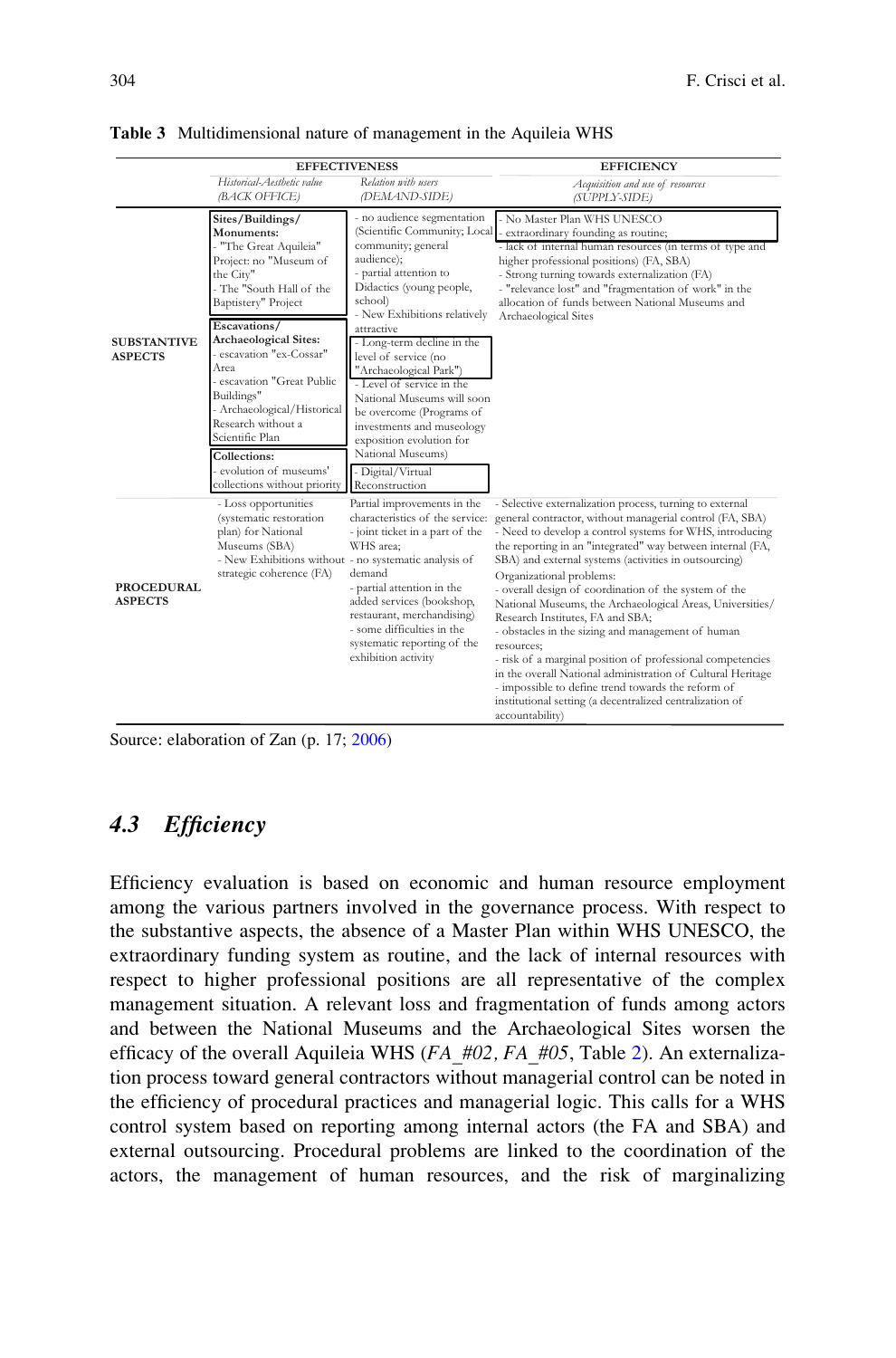professional competencies in the overall cultural heritage administration (e.g., MiBAC\_01, MiBAC\_0[2](#page-5-0), MiBAC\_03, Table 2).

# 4.4 A Summary: Dynamics Between Substantive and Procedural Aspects

Table [3](#page-7-0) shows that Aquileia management and governance focus largely on substantive aspects and neglect procedural aspects. More specifically, substantive aspects are connected with both the default of the Archaeological Park of Aquileia (dated 1998) and the feasibility evaluation of the Great Aquileia proposal with the Museum of the City of Aquileia. Several new museum projects (i.e., South Hall) and excavations (i.e., ex-Cossar, Great Public Buildings) took place based on vague research priorities and scientific plans and on a fragmented distribution of funds among partners (FA #05, FA #06, FA #07, Table [2](#page-5-0)). No Master Plan for WHS UNESCO has been clearly defined and a lack of internal competencies and professionals characterizes the current situation.

With regards to procedural aspects, a general loss of opportunities for restoration can be identified in the collections of the national museums (for the SBA), together with an undefined coherence to specific strategies in the last exhibitions organized by the FA. Limited improvements in the quality of the service can be attributed to difficulties in reporting and evaluating internal and external activities and the limited human resources and managerial control over the internal and external system and actors (*Park*  $#02$  $#02$ , Table 2).

## 5 Discussion and Concluding Remarks

## 5.1 Materiality, Sources of Conflict and Cross-Disciplinary Collaboration

To investigate the evolution of the cultural heritage management in the case of the Aquileia WHS with the ANT research strategy, we gave priority to actions that produce and reproduce themselves as socialized practices around the role of cultural artifacts (i.e., archaeological sites, museum collections, and historic buildings), rather than focusing on "structures" and "actors" characterized by the function they play in the cultural heritage (i.e., conservation versus enhancement from the legislative point of view).

Table [4](#page-9-0) describes the role of objects in bringing about conflicts and institutional contradictions produced by the evolution of the WHS Management System of Aquileia and compares this evolution with the Italian reforms.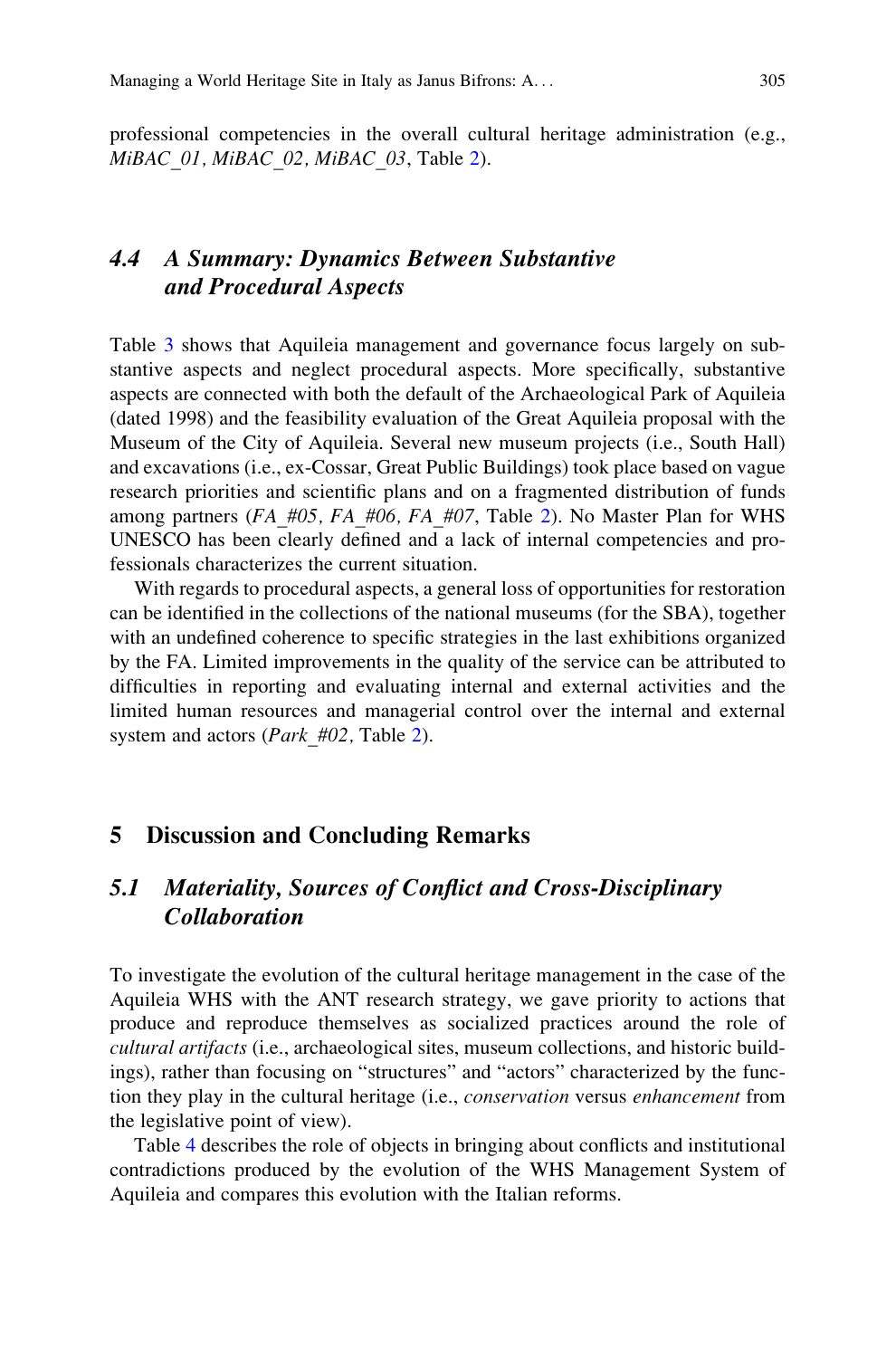|                                          | Theoretical approach                                                                                                     | Main function of the<br>objects                                                                                                                                                                                                                                  | Examples from the<br>WHS Aquileia                                                                                                                                                                          |
|------------------------------------------|--------------------------------------------------------------------------------------------------------------------------|------------------------------------------------------------------------------------------------------------------------------------------------------------------------------------------------------------------------------------------------------------------|------------------------------------------------------------------------------------------------------------------------------------------------------------------------------------------------------------|
| Tertiary<br>objects of<br>collaboration  | • Infrastructure theory<br>(Provide the basic<br>"mundane" infrastruc-<br>tural support of<br>collaboration)             | • "the work oriented infra-<br>structure"<br>• "the service<br>infrastructure"                                                                                                                                                                                   | • Historical/institutional<br>evolution of museums'<br>collections<br>• Managing Archaeo-<br>logical and Paleo-<br><b>Christian State</b><br><b>Museums</b>                                                |
| Secondary<br>objects of<br>collaboration | • Boundary Objects<br>(Facilitate work across<br>different types of<br>boundaries)                                       | • "containing and fostering<br>learning across bound-<br>aries"<br>• "sense making around"<br>and interpretatively flexi-<br>ble artifact"                                                                                                                       | • Escavations "ex-<br>Cossar Area" and<br>monumentalization of<br>the "domus" area<br>• Master Plan WHS<br><b>UNESCO</b>                                                                                   |
| Primary<br>objects of<br>collaboration   | • Epistemic Objects<br>• Activity Objects<br>(Trigger/sustain/moti-<br>vate the cross-<br>disciplinary<br>collaboration) | • "how working in some-<br>thing that may never exist<br>acts as a source of motiva-<br>tion"<br>• "how the nature of the<br>objects induces different<br>ways of working"<br>• "the emergent nature of<br>the object of work"<br>• "community without<br>unity" | • The "Great Aquileia"<br>Project<br>• The "Archaeological"<br>Park" Project<br>• Digital/Virtual Recon-<br>struction Projects<br>• Project "South-Hall of<br>the Baptistery" and<br>mosaics musealization |

<span id="page-9-0"></span>Table 4 Objects, cross-disciplinary collaboration, and WHS

Source: elaboration of Nicolini et al. ([2012](#page-13-7))

The conflicts in WHS collaborative dynamics are apparent within the "material infrastructures" of museum collections and historic buildings (tertiary objects and artifacts), the basic socio-material infrastructure that should be subject to professional practices (protection and preservation) within undisputed organizational boundaries (collections in Aquileia state museums). As underlined by Nicolini et al. [\(2012](#page-13-7)), "objects can resolve the tension between local practices within large-scale technologies by creating assemblanges of objects" (p. 622). In fact, no official planning document mentions (Table [4](#page-9-0)): (a) the creation of the "Museum of the City" (as a "work-oriented infrastructure"), as called for by the SBA (APU, *PerAQ*, Table [2\)](#page-5-0); (b) the problem of preserving the scientific standards of the two existing museums and ensuring the development of the collections (as "service infrastructure").

Secondary objects exemplify the difficult process of formation of stable organizational boundaries within a WHS that does not have a master plan (Table [4\)](#page-9-0). On the one hand, the planning documents should act "as translation and transformation devices across various thought worlds" (Star and Griesemer [1989;](#page-13-14) Nicolini et al. [2012\)](#page-13-7); on the other, excavations and archaeological discoveries should encourage forms of collaboration between "professional groups" in the various institutions working in the WHS, thereby highlighting the risks associated with the lack of a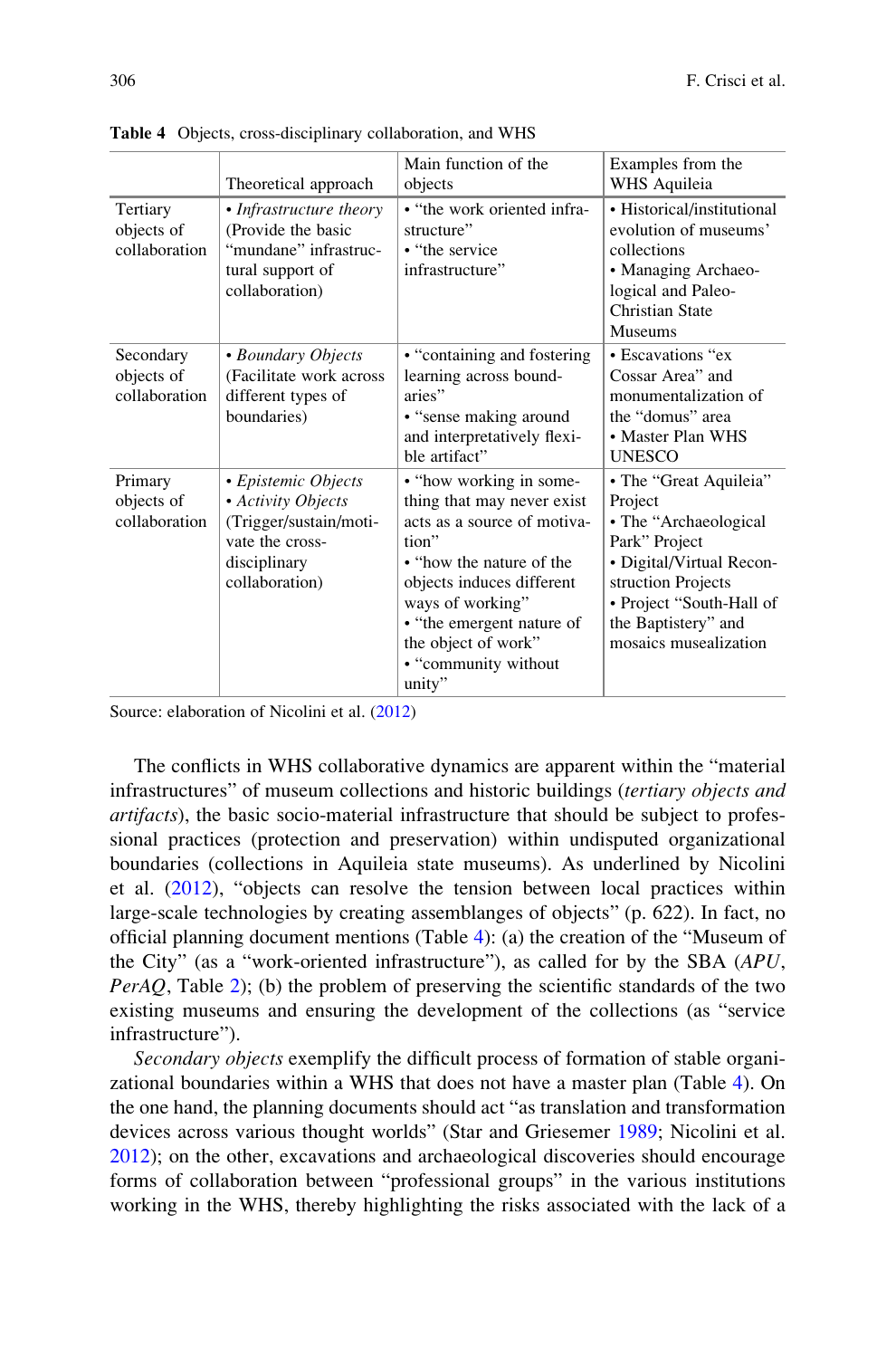pragmatic approach when they meet "different forms of knowing" (Knorr-Cetina [1997\)](#page-13-15) at different administrative levels (Zan [2006](#page-13-9)). The sudden "scientific centrality" and "organizational focus" of the ex-Cossar Area and the "musealization" of the *domus* (FA  $#02$ , FA  $#06$ , FA  $#07$ , Table [2\)](#page-5-0) in the absence of stable funding and a management plan (extraordinary funding and procedures as routine, Zan et al. [2015\)](#page-13-8), stand out as examples of such.

The *primary objects* in the context of WHS should bring out "both the why and the how of the collaboration, whereas boundary objects mostly shed light on the how" (p. 625; Nicolini et al. [2012](#page-13-7)). The expression "Great Aquileia" (unlike the "Museum of the City") should have a "motivational" connotation. Beyond the feasibility of the project, the expression could be a "common vision" and an idea to which all actors could refer, were it not only fuelled by the SBA (PerAQ, Table [2](#page-5-0)). By contrast, the incompleteness of the Archaeological Park project, linked to the difficult dialogue between local authorities and the MiBAC (Park #01, Park #02, Table [2\)](#page-5-0), questions the very idea that "a structure of wanting generated by the object is partially reflected in the organization of the scientific practices that emerge around it" (p. 618; Nicolini et al. [2012\)](#page-13-7).

The digital reconstruction projects of the city stand out the greatness of the past, which the institutions and local communities are called to "preserve and enhance" within the organizational boundaries of the WHS. These types of objects "provide the direction, motivation, and meaning for the activity" (p. 620; Nicolini et al. [2012\)](#page-13-7). This case recalls the warning of Luisa Bertacchi (Superintendent in Aquileia from 1961 to 1988) about the Park project: "They should start from general criteria and everything else must be tuned with them, rather than starting with partial realizations, only because they have the necessary money" (p. 22; AQ\_Ns-1994). Finally, the *primary objects* include some artefacts that allow "various skills and conceptual tools to negotiate the object(ive)" (p. 621; Nicolini et al. [2012](#page-13-7)). The "South Hall" is the first work completed by the FA based on an architectural project developed before the its founding. The time gap has produced a mismatch between what the building could have been, and what it has turned out to be in terms of conflicts and misunderstanding in the local community. The "South Hall" put the "aesthetic" and "collaborative" model of the FA's future actions within the WHS up for discussion.

## 5.2 Unmanaged Complexity Between Professional Control and Accountability: Concluding Remarks

Since the 90s, the Italian cultural heritage system has witnessed a managerial system, shifting from a centralized toward a decentralized stewardship according to trajectories of institutional change (outsourcing, devolution, "managerialization" and privatization).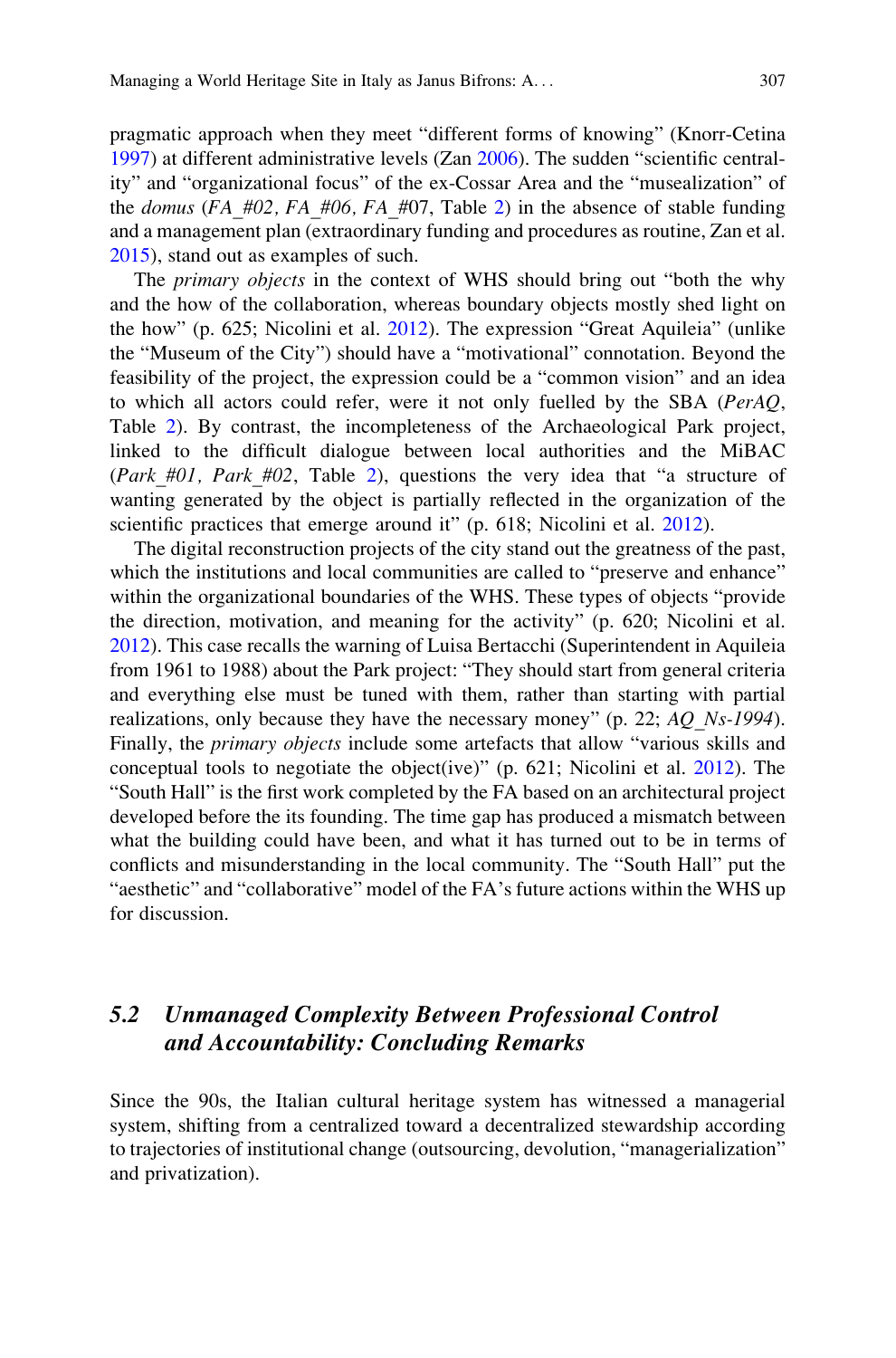<span id="page-11-0"></span>

a. outsourcing: e.g., externalization of services;

b. devolution: e.g., transferring responsibilities;

c. managerialization: e.g., the modernization of public administration itself;

d. privatization: e.g., sale of cultural property to private owners.

FA: Fondazione Aquileia (see Table 1)

Fig. 1 The decentralized centralization in Italian cultural system. Source: elaboration of Zan in Bonini Baraldi ([2007\)](#page-12-5)

These dynamics, related to cross-disciplinary collaboration, have been linked to two dimensions, that of "professional values" and that of the logic of "public administration" that characterizes the Italian heritage management system (Zan in Bonini Baraldi [2007](#page-12-5)).

Contextualized in the Aquileia WHS case study, the matrix in Fig. [1](#page-11-0) considers the level of professional control (high or low) and administrative centralization, focusing specifically on the FA "prototype:" an *ad hoc* organizational form for the promotion of cultural heritage, introduced uncritically as an institutional innovation for the entire state system (Casini [2016](#page-12-0)).

It is particularly important to position the FA in a single quadrant of the former framework. As a matter of fact, the FA does not correspond to an outsourcing form (a), because it could be simultaneously labeled as exercising high professional control over archeological entities, characterized by a low degree of negotiation, and as having a decentralized organizational form (by the local State department) for the enhancement of activities only. Furthermore, the FA could be a form of devolution (b) *de facto*, though it lacks an adequate degree of professional control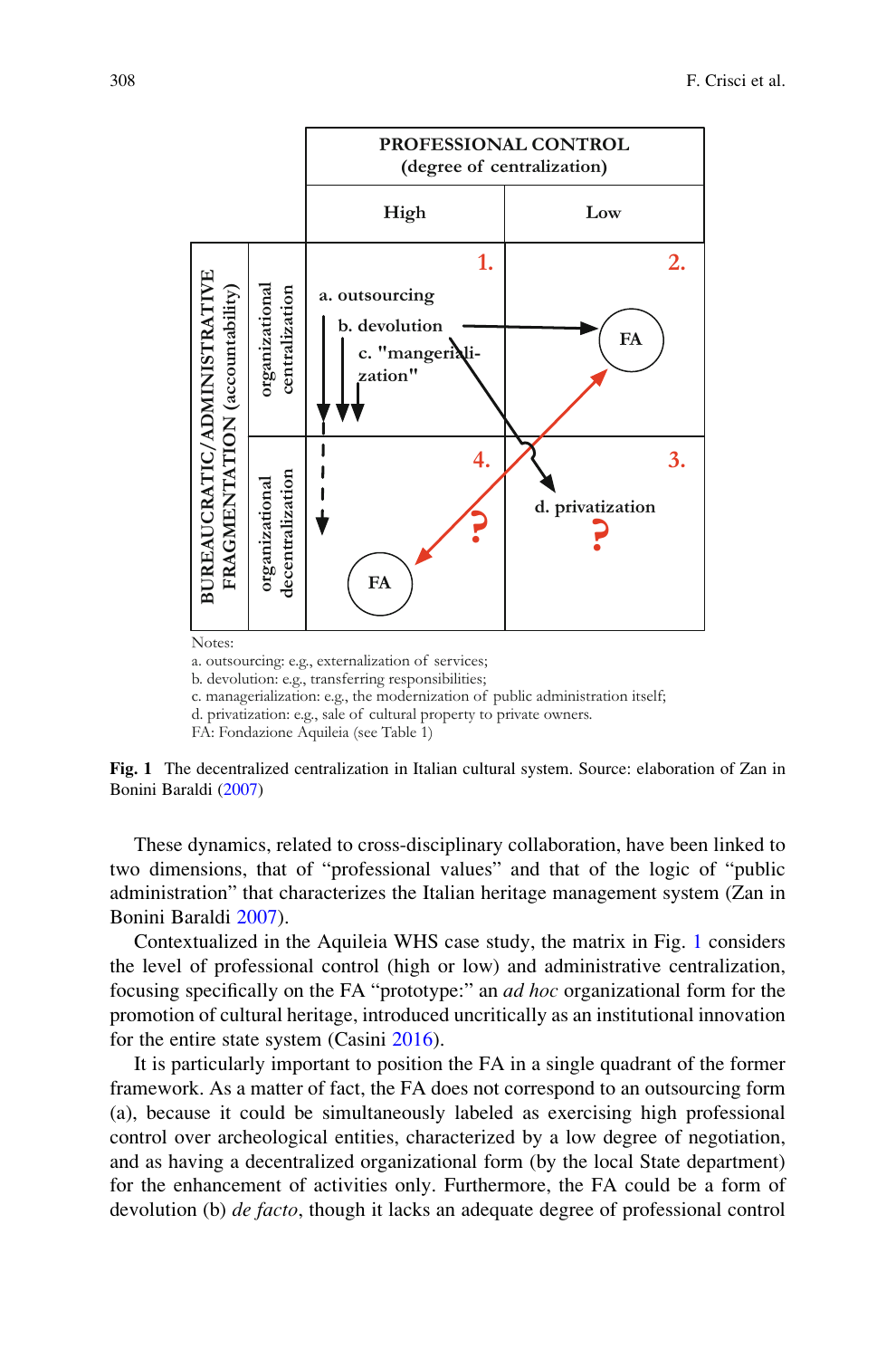on archaeological professional figures. Last but not least, processes of "managerialization" (c), requiring a system of managerial tools and autonomous decisions, are completely absent (i.e., a lack of a WHS master plan or managerial tools based on scientific plans and an unclear definition of objects and resources); as such, it does not depict the FA collocation within the range of possible trajectories of the Italian cultural heritage management system.

To sum up, through the Aquileia WHS case study, we rephrased the analysis of multiple information sources, introducing various conceptualizations relevant for cultural management (e.g., cross-disciplinary collaboration, effectiveness/efficiency) in order to depict the intricacy of governance via multiple actors. The image of Janus Bifrons is a metaphor of the current processes of organizational and management control in the public sector transformations: the double talk of the two-faced Janus synthesizes the introduction of New Public Management rhetoric as part of an effort to modernize the Italian cultural heritage sector (a "decentralized centralization" in search of autonomy and accountability). Indeed, the absence of managerial control of the trade-off between effectiveness and efficiency is linked to a dualism between centralized and decentralized cultural activities (i.e., preservation, conservation, and research) that require organizational design among the multiple actors involved in governance.

Future research should pay particular attention to the management of change processes (i.e., public reforms) and "institutional resistance" (i.e., professional and administrative traditions with symbolic structures, meaning, and vocabularies). To conclude, "cultural entities are professional organizations" (Zan et al. [2015](#page-13-8)) making up a social world in which practitioners interrogate "their own activity and explore new ways of doing, saying, and being" (p. 124; Nicolini and Monteiro [2016\)](#page-13-3).

Acknowledgments This work was supported by a grant from the Fondazione Aquileia, Italy (2009).

#### References

<span id="page-12-7"></span><span id="page-12-1"></span>Alvesson, M., & Sköldberg, K. (2009). Reflexive methodology. London: Sage.

- <span id="page-12-5"></span>Alvesson, M., Bridgman, T., & Willmott, H. (Eds.). (2009). The Oxford handbook of critical management studies. Oxford: Oxford University Press.
- <span id="page-12-3"></span>Bonini Baraldi, S. (2007). Management, beni culturali e pubblica amministrazione. Milano: Franco Angeli.
- <span id="page-12-4"></span>Callon, M. (Ed.). (1998). The laws of the markets. Oxford: Blackwell.
- Carlile, P. R., Nicolini, D., Langley, A., & Tsoukas, H. (Eds.). (2013). How matter matters. Objects, artifacts, and materiality in organization studies. Oxford: Oxford University Press.
- <span id="page-12-6"></span><span id="page-12-0"></span>Casini, L. (2016). Ereditare il futuro. Dilemmi sul patrimonio culturale. Bologna: Il Mulino.
- Chapman, C. S., Cooper, D. J., & Miller, P. B. (Eds.). (2012). Accounting, organizations, and institutions. Oxford: Oxford University Press.

<span id="page-12-8"></span><span id="page-12-2"></span>Czarniawska, B. (1997). Narrating the organization. Chicago: Chicago University Press.

Garfinkel, H. (1967). Studies in ethnomethodology. Prentice Hall, NJ: Englewood Cliffs.